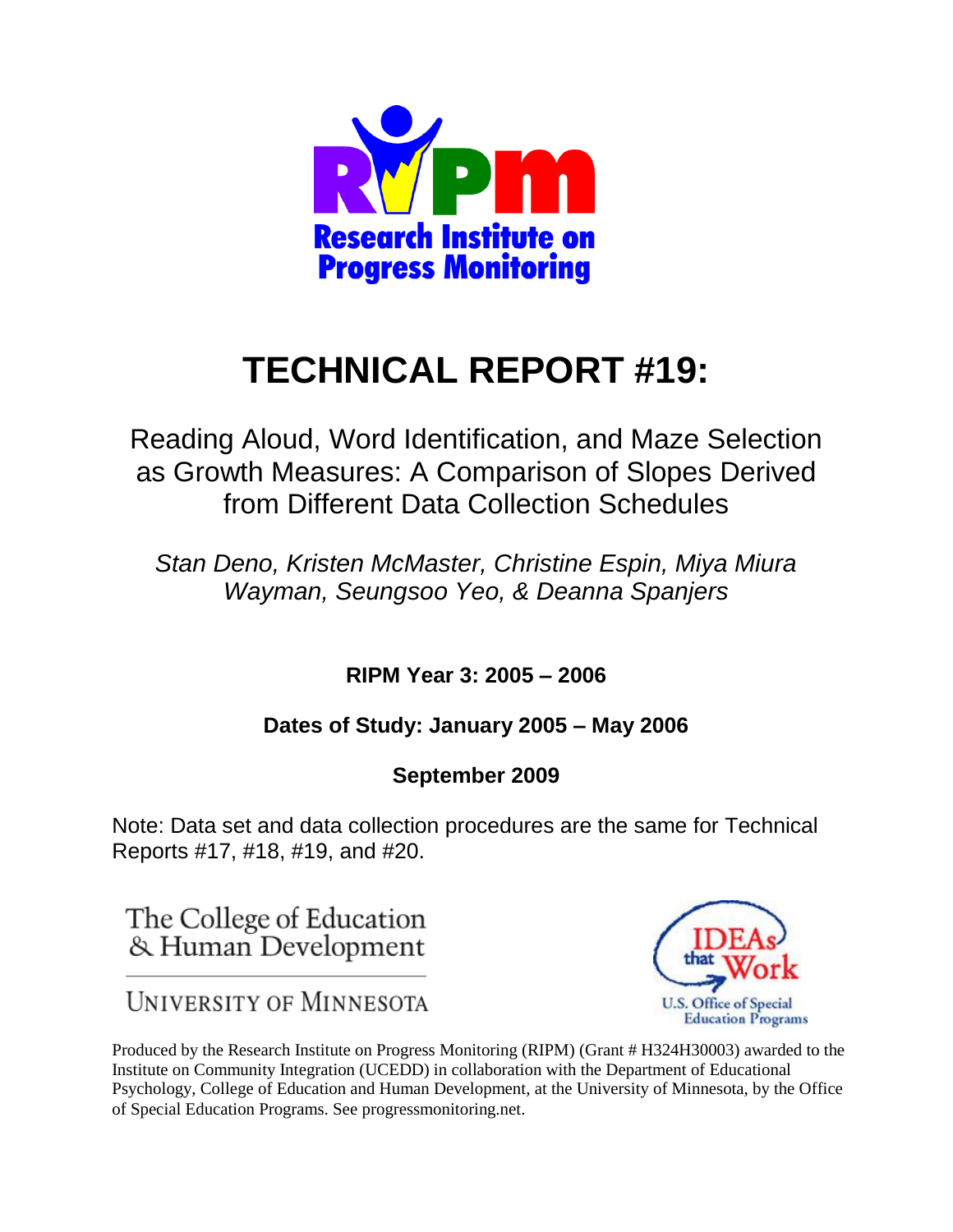The purpose of this study was to compare the technical adequacy of single weekly CBM scores and different combinations of weekly CBM scores. The following research question was examined: Does combining scores across weekly administrations produce stronger reliability/validity coefficients than single weekly scores?

#### Method

The participants, setting, CBM measures, and procedures are the same as found in Technical Reports #17, #18, #19, and #20. See Technical Report #17 for complete details on participants, setting, CBM measures, and procedures.

#### *Analysis*

For all analyses, students in Grade  $2(n = 10)$  were included in the same group as students in Grade 3 group and students in Grade 4 ( $n = 6$ ) were included in the same group as students in Grade 5. This decision was made based on the fact that there were two classrooms that combined grade levels (one Grade 2/3 spilt and one Grade 4/5 split) and the classroom teachers reported that there was no differentiation in reading instruction based on grade level within the classroom. Students in Grade 2 were receiving the same reading instruction as students in Grade 3 and students in Grade 4 were receiving the same reading instruction as students in Grade 5.

The ordinary least squares (OLS) based on each student's CBM score was used to calculate slopes and standard error of slopes (SEb) across weekly administration. The first step in analyzing data was to combine scores across consecutive weeks (e.g. add week 1 and week 2, week 3 and week 4, etc.). The second step was to employ a linear regression model to calculate slopes for combined scores and single scores. Finally, we compared the slopes of the combined scores to the slopes of the single scores. SPSS 13.0 was used for all analyses.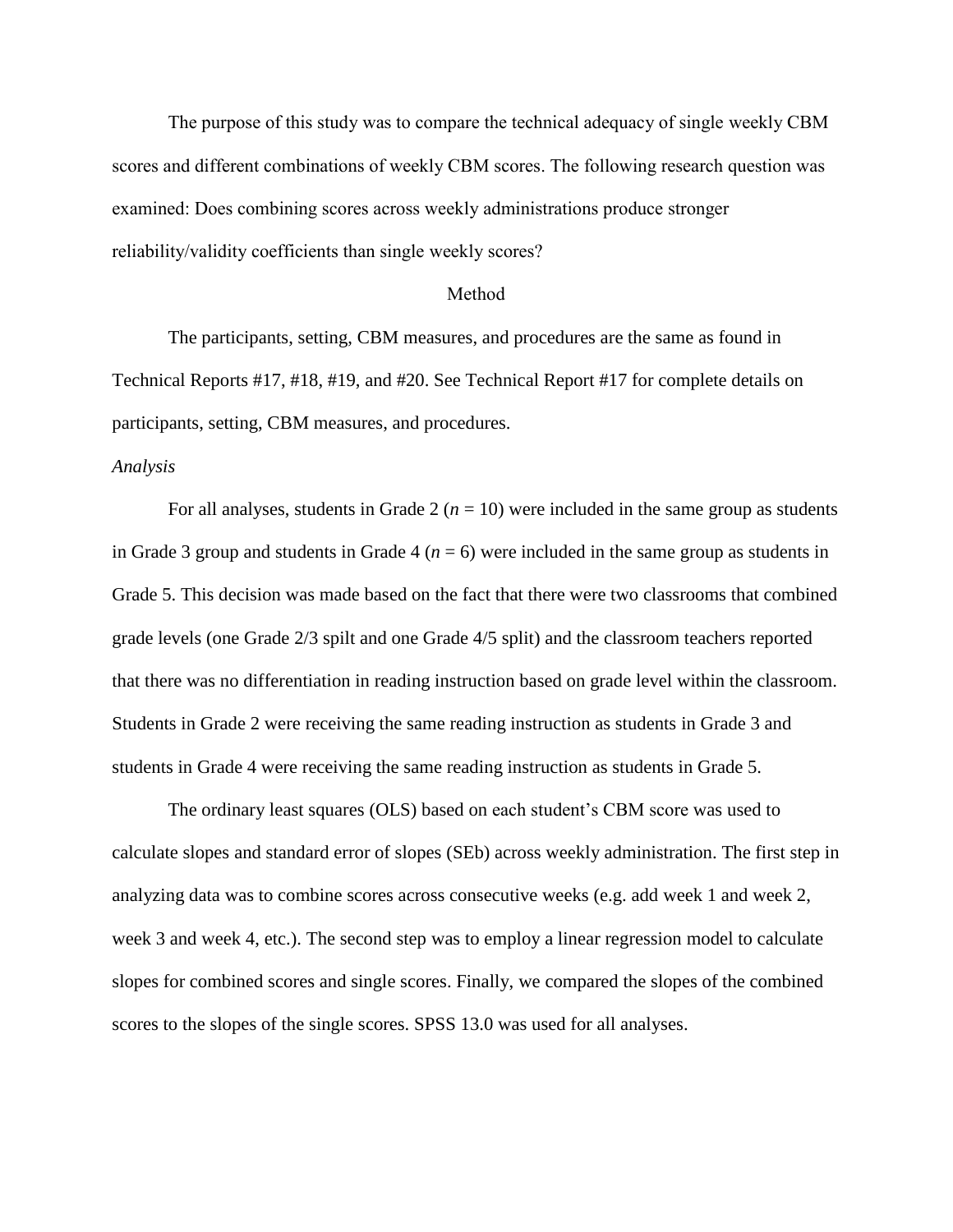#### Results

*Comparison of Slopes Derived from Combined Weekly Scores (Wks 1-2, Wks 3-4, Wks 5-6, etc) and single scores (Wks 1-12)*

Table 1 shows the slopes of the combined scores and single scores for reading aloud at each grade level. Regardless of using combined scores or single scores, all slopes were significantly different from zero at each grade level. However, for Grades 2/3, the estimated slope of the combined scores was negative and the estimated slope of the single scores was positive. The opposite trend occurred for students in Grade 9. The estimated slope of the combined scores was positive and the estimated slope of the single scores was negative.

**Table 1. Slope of combined scores and single scores for reading aloud**

| Weeks                                                       |      | Grade 1                   |           | Grade 2/3  |           |           | Grade 4/5   |           |          | <b>Grade 9</b> |           |           |
|-------------------------------------------------------------|------|---------------------------|-----------|------------|-----------|-----------|-------------|-----------|----------|----------------|-----------|-----------|
|                                                             | Mean | <b>SD</b>                 |           | Mean       | <b>SD</b> |           | <b>Mean</b> | <b>SD</b> |          | <b>Mean</b>    | <b>SD</b> |           |
| Combi                                                       | 1.72 | 0.78                      | $2.18*$   | $-1.57$    | 0.72      | $2.17*$   | 6.28        | 0.84      | $7.45**$ | 2.84           | 0.96      | $2.95**$  |
| ned                                                         |      |                           |           |            |           |           |             |           | ∗        |                |           |           |
| <b>Scores</b>                                               |      |                           |           |            |           |           |             |           |          |                |           |           |
| <b>Single</b>                                               | 1.26 | 0.20                      | $6.32***$ | 0.86       | 0.14      | $5.90***$ | 1.32        | 0.16      | $7.95**$ | $-1.88$        | 0.19      | $9.92***$ |
| scores                                                      |      |                           |           |            |           |           |             |           | ∗        |                |           |           |
| $\overline{M}$ $\overline{M}$ $\overline{M}$ $\overline{M}$ |      | $**$<br>$\sim$ $\sim$ 0.1 | ***       | $\sim$ 001 |           |           |             |           |          |                |           |           |

*Note.*  $p < .05, \frac{p}{p} < .01, \frac{p}{p} < .001$ 

Table 2 shows the slopes of the combined scores and single scores for maze selection at each grade level. Regardless of using combined scores or single scores, all slopes were significantly different from zero at each grade level. The estimated slope from combined scores was greater than the estimated slope from the single scores.

| Weeks         |             | <b>Grade 1</b> |           | Grade 2/3   |           |           | Grade 4/5 |           |           | Grade 9 |           |           |
|---------------|-------------|----------------|-----------|-------------|-----------|-----------|-----------|-----------|-----------|---------|-----------|-----------|
|               | <b>Mean</b> | <b>SD</b>      |           | <b>Mean</b> | <b>SD</b> | Т         | Mea       | <b>SD</b> |           | Mean    | <b>SD</b> |           |
|               |             |                |           |             |           |           | n         |           |           |         |           |           |
| Combin        | 1.616       | 0.21           | $7.68***$ | .566        | 0.20      | $7.50***$ | 2.422     | 0.23      | $10.5***$ | 2.463   | 0.27      | $9.09***$ |
| ed            |             |                |           |             |           |           |           |           |           |         |           |           |
| <b>Scores</b> |             |                |           |             |           |           |           |           |           |         |           |           |
| Single sc     | 0.415       | 0.06           | $6.23***$ | 0.570       | 0.04      | $14.0***$ | 0.645     | 0.05      | $12.2***$ | 0.365   | 0.051     | $7.16***$ |
| ores          |             |                |           |             |           |           |           |           |           |         |           |           |

**Table 2. Slope of combined scores and single scores for maze**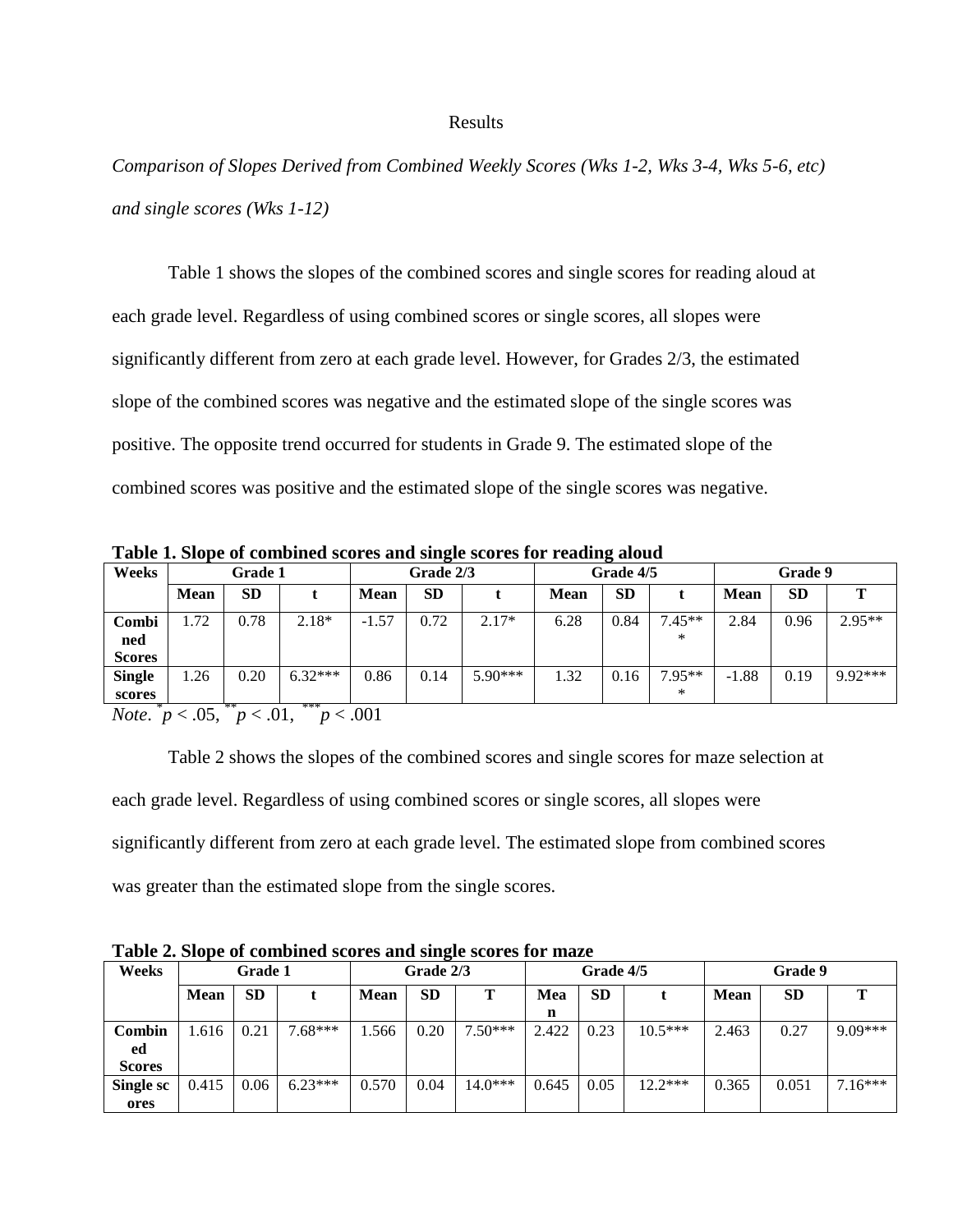*Note*. \*\*\*,  $p < .001$ 

Table 3 shows the slopes of the combined scores and single scores for word identification at each grade level. Regardless of using combined scores or single scores, all slopes were significantly different from zero at each grade level. The estimated slope from combined scores was greater than the estimated slope from the single scores.

**Table 3. Slope of combined scores and single scores for Word ID**

| Weeks                  | Grade 1 |           |       |  |  |  |  |
|------------------------|---------|-----------|-------|--|--|--|--|
|                        | Mean    | <b>SD</b> |       |  |  |  |  |
| <b>Combined Scores</b> | 3.48    | 2.32      | 10.89 |  |  |  |  |
| <b>Single scores</b>   | 1.76    | 1.16      | 11.07 |  |  |  |  |

*Correlations between slopes based on data from pre to post measurement with slopes created from weekly measurement.* 

The second analysis was designed to determine whether slopes using weekly data points were similar to slopes obtained from using the beginning and ending data. To accomplish this, the mean of weeks 1-3 and 10-12 were computed and the straight line slope connecting those two points was computed. The pre to post slope estimates are presented in Tables 4, 5, and 6. The pre to post slopes for reading aloud, maze, and word identification were significantly different from zero. All slopes were positive with the exception of Grade 9 reading aloud. The slope estimates using pre and post scores were greater than the slope estimates using weekly data (i.e., single scores; see Tables 1-3).

**Table 4. Mean, SD, and t- test for Slope from Pre and Post mean for Reading Aloud**

| Weeks | Grade 1     |           | <b>Grade 2/3</b> |             | <b>Grade 4/5</b>                 |                            | Grade 9     |       |                    |             |           |           |
|-------|-------------|-----------|------------------|-------------|----------------------------------|----------------------------|-------------|-------|--------------------|-------------|-----------|-----------|
|       | <b>Mean</b> | <b>SD</b> |                  | <b>Mean</b> | <b>SD</b>                        | m                          | <b>Mean</b> | SD    |                    | <b>Mean</b> | <b>SD</b> | m         |
| Slope | 13.59       | 5.00      | $7.78*$<br>$***$ | 9.84        | 9.27<br>$\overline{\phantom{a}}$ | $.58***$<br>$\overline{ }$ | 8.42        | 10.29 | $5.04**$<br>$\ast$ | $-5.81$     | 12.43     | $-3.30**$ |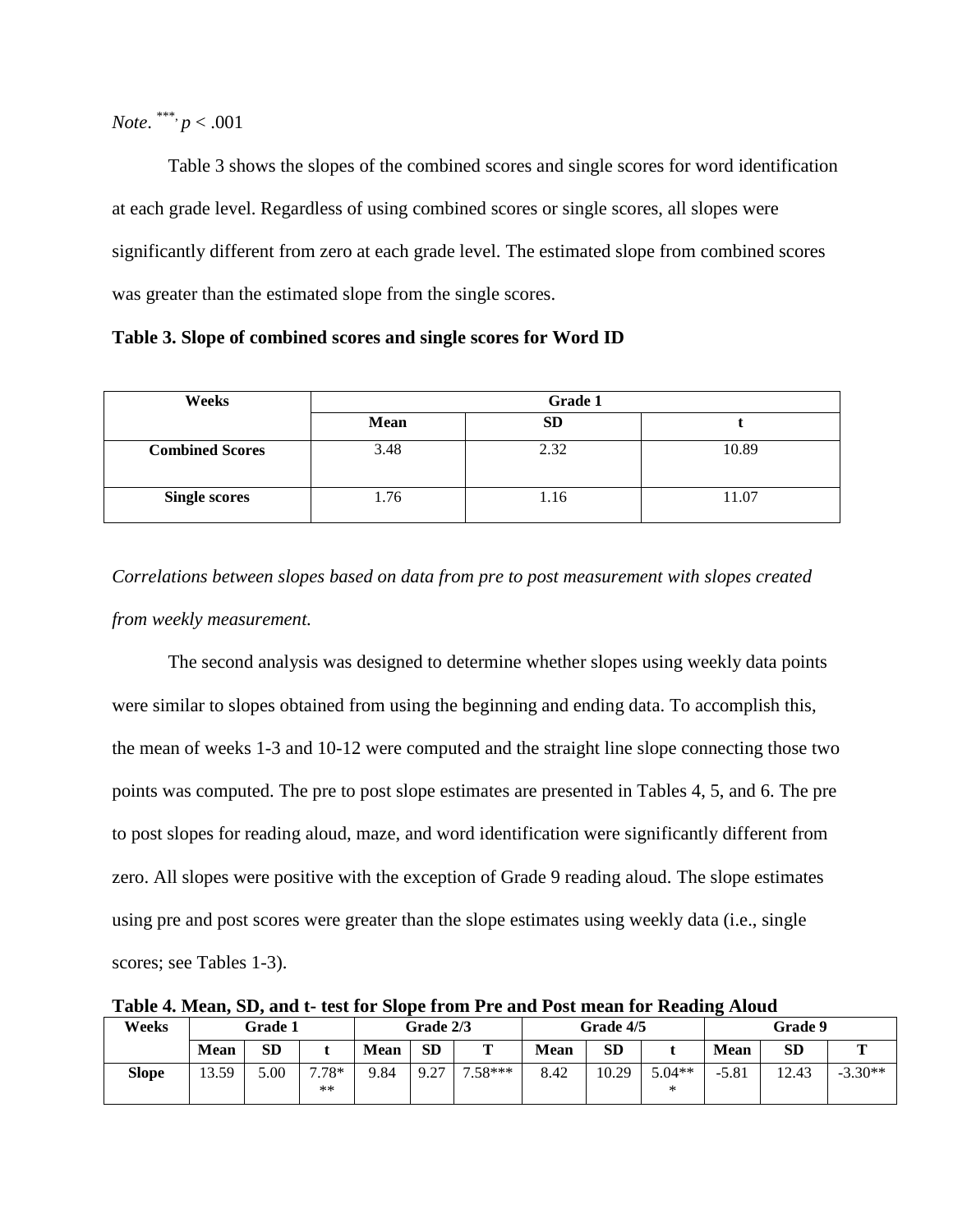*Note.*  $*^{*}p < .01$ ,  $*^{**}p < .001$ 

| Weeks        | Grade 1     |           |         | <b>Grade 2/3</b> |           | <b>Grade 4/5</b> |      |           | <b>Grade 9</b> |      |           |           |
|--------------|-------------|-----------|---------|------------------|-----------|------------------|------|-----------|----------------|------|-----------|-----------|
|              | <b>Mean</b> | <b>SD</b> |         | <b>Mean</b>      | <b>SD</b> | m                | Mean | <b>SD</b> |                | Mean | <b>SD</b> |           |
| <b>Slope</b> | 3.70        | 4.14      | $6.51*$ | 5.30             | 2.54      | $14.56**$        | 7.08 | 3.21      | $13.99*$       | 2.83 | 3.53      | $5.67***$ |
| ***          |             |           | $**$    |                  |           | ∗                |      |           | ∗              |      |           |           |

**Table 5. Mean, SD, and t- test for Slope from Pre and Post mean for Maze**

*Note*. \*\*\*, *p* < .001

**Table 6. Mean, SD, and t- test for Slope from Pre and Post mean for WID**

| Weeks                       | <b>Grade 1</b> |       |              |  |  |  |  |  |
|-----------------------------|----------------|-------|--------------|--|--|--|--|--|
|                             | <b>Mean</b>    | SD    |              |  |  |  |  |  |
| <b>Slope</b>                | 16.06          | 10.26 | 11.40<br>*** |  |  |  |  |  |
| ***<br>Note.<br>$\leq .001$ |                |       |              |  |  |  |  |  |

The pre to post slopes were then correlated with the OLS slope derived from all 12 weekly data points. The correlations between the pre and post slopes and the slopes derived from the 12 weekly data points are presented in Table 7. As seen in Table 7, the pre to post reading aloud, maze, and word identification slopes were highly correlated with the overall slopes. All correlations were positive.

**Table 7. Correlations between pre to post means with weekly slope** 

|                                            | <b>Reading Aloud</b> | <b>Maze</b> | Word ID  |
|--------------------------------------------|----------------------|-------------|----------|
| <b>Grade 1</b>                             | .979**               | .929***     | $.977**$ |
| Grade 3                                    | .937                 | .911***     |          |
| Grade 5                                    | .953                 | $.953***$   |          |
| <b>Grade 9</b><br>$* * *$<br>$\rightarrow$ | .960                 | $.926***$   |          |

*Note.*  $\degree p < .05 \degree p < .01 \degree p < .001$ 

The relationship between pre and post reading aloud and maze slopes and overall reading aloud and maze slopes was also examined. The correlations between pre and post reading aloud and maze slopes and overall reading aloud and maze slopes are presented in Table 8. Pre and post reading aloud and maze slopes were highly correlated for all grade levels. The relationship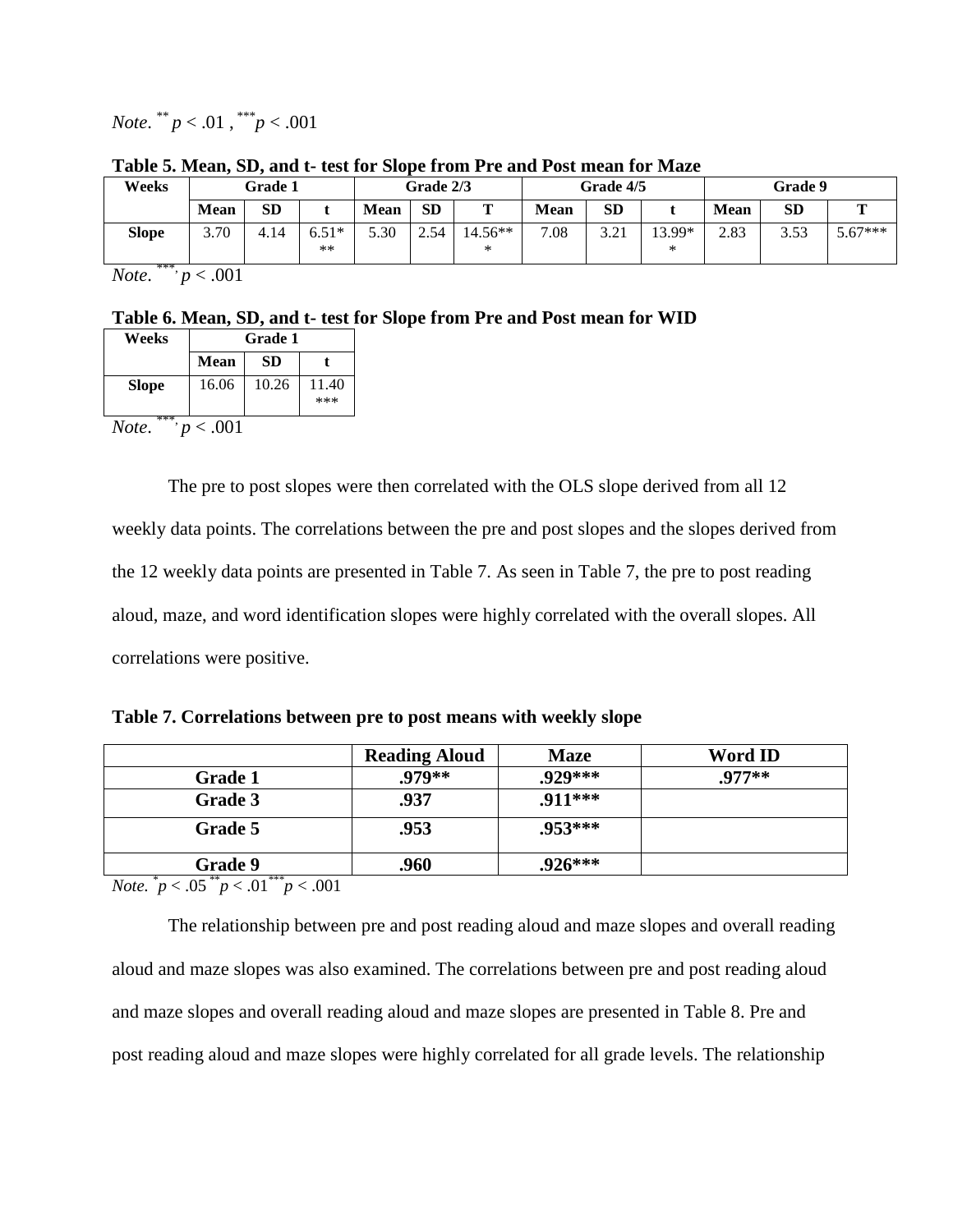between the overall slopes for reading aloud and maze was much weaker with correlations ranging from very low (Grade 9) to moderate (Grade 3).

|        |  |  | Table 8. Correlation between reading aloud and maze for pre to post slopes and overall |  |
|--------|--|--|----------------------------------------------------------------------------------------|--|
| slopes |  |  |                                                                                        |  |

| Reading aloud vs. maze | Pre to post slopes | <b>Overall slope</b> |
|------------------------|--------------------|----------------------|
| Grade 1                | .99                | .25                  |
| Grade 3                | .94                | .46                  |
| Grade 5                | .99                | .30                  |
| Grade 9                | .96                | .12                  |

### Discussion

The primary purpose this study was to investigate the slope similarities for reading aloud, maze and word identification when using different combinations of scores from weekly progress measures. All analyses were based on weekly progress monitoring data obtained across a 12 week period during the school year. The first question addressed was whether combining scores from two consecutive weeks would result in differences from slopes based on weekly data points. Slopes derived from the two methods differed reliably from zero, but the absolute values of the slopes within grade level often differed markedly. In Grade 2/3 and 9, for example, the obtained read aloud slopes for the two approaches differed in direction --- one positive and one negative slope. In Grade 4/5 the difference in slope was 5 words per week. In general, for the maze and reading aloud procedures, the mean slopes from combined scores were higher than those of weekly scores. Why this should be is uncertain, but it does raise the possibility that combining the data from two weeks and using those combined scores results in a more stable, increasing slope. It is possible that considerable error variation occurs in weekly scores and that error variation contributes to flatter slopes.